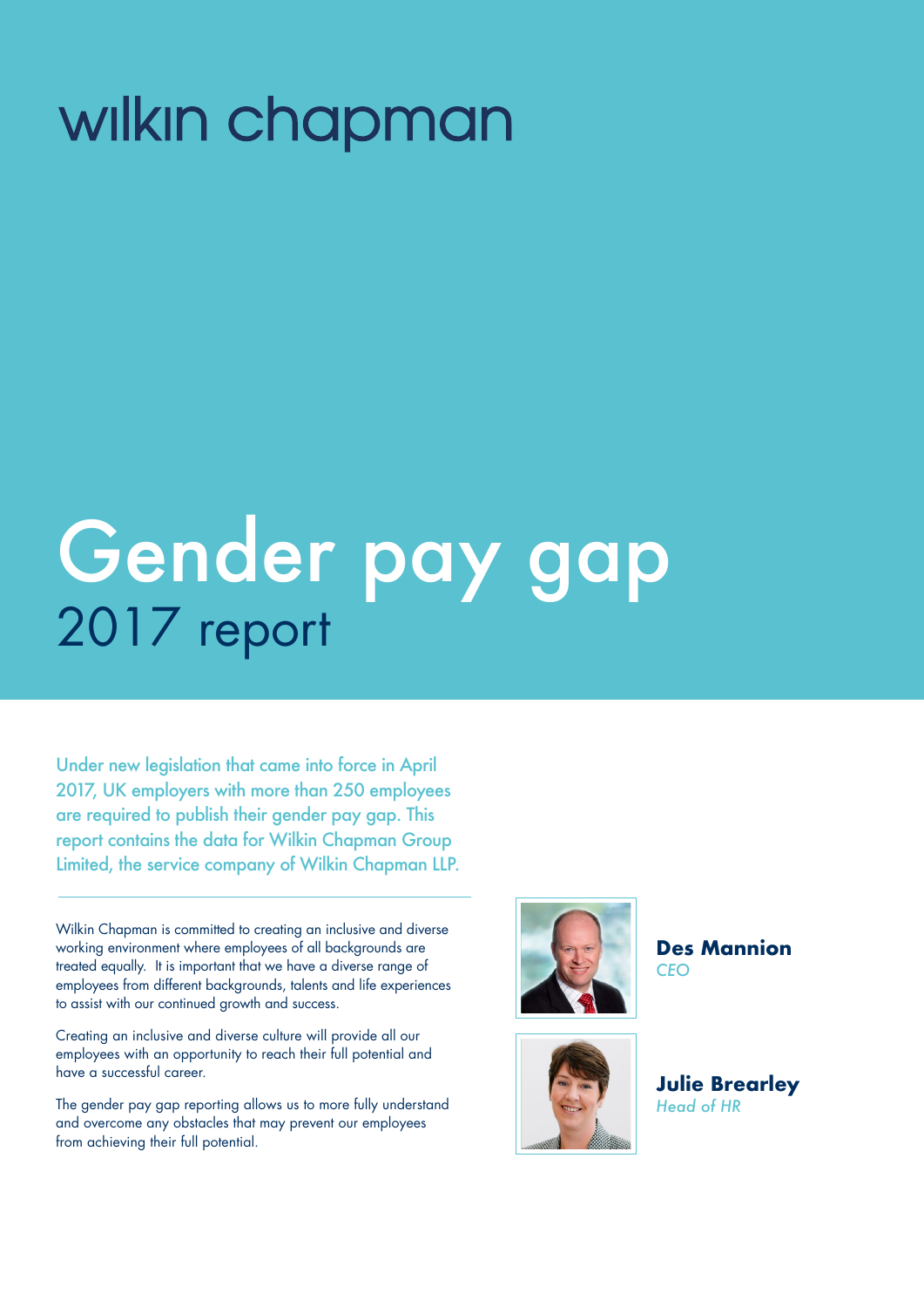### **Statutory Disclosures**

The gender pay gap is defined as the difference in the average pay between men and women. This differs from equal pay which is the right for men and women to be paid the same when doing the same, or equivalent, work.

#### Gender pay figures for Wilkin Chapman Group Ltd

The information below illustrates our gender pay gap figures that have been calculated in line with the Government Regulations. The figures show the mean and median pay gap based on hourly rates of pay as at 5 April 2017 and the mean and median bonus gap based on bonuses paid in the 12 months to 5 April 2017.





### **Declaration**

We confirm that Wilkin Chapman Group Ltd's gender pay data is accurate and meets the requirements of the Equality Act 2010 (Gender Pay Gap Information) Regulations 2017.

Marnor

**Des Mannion, CEO**